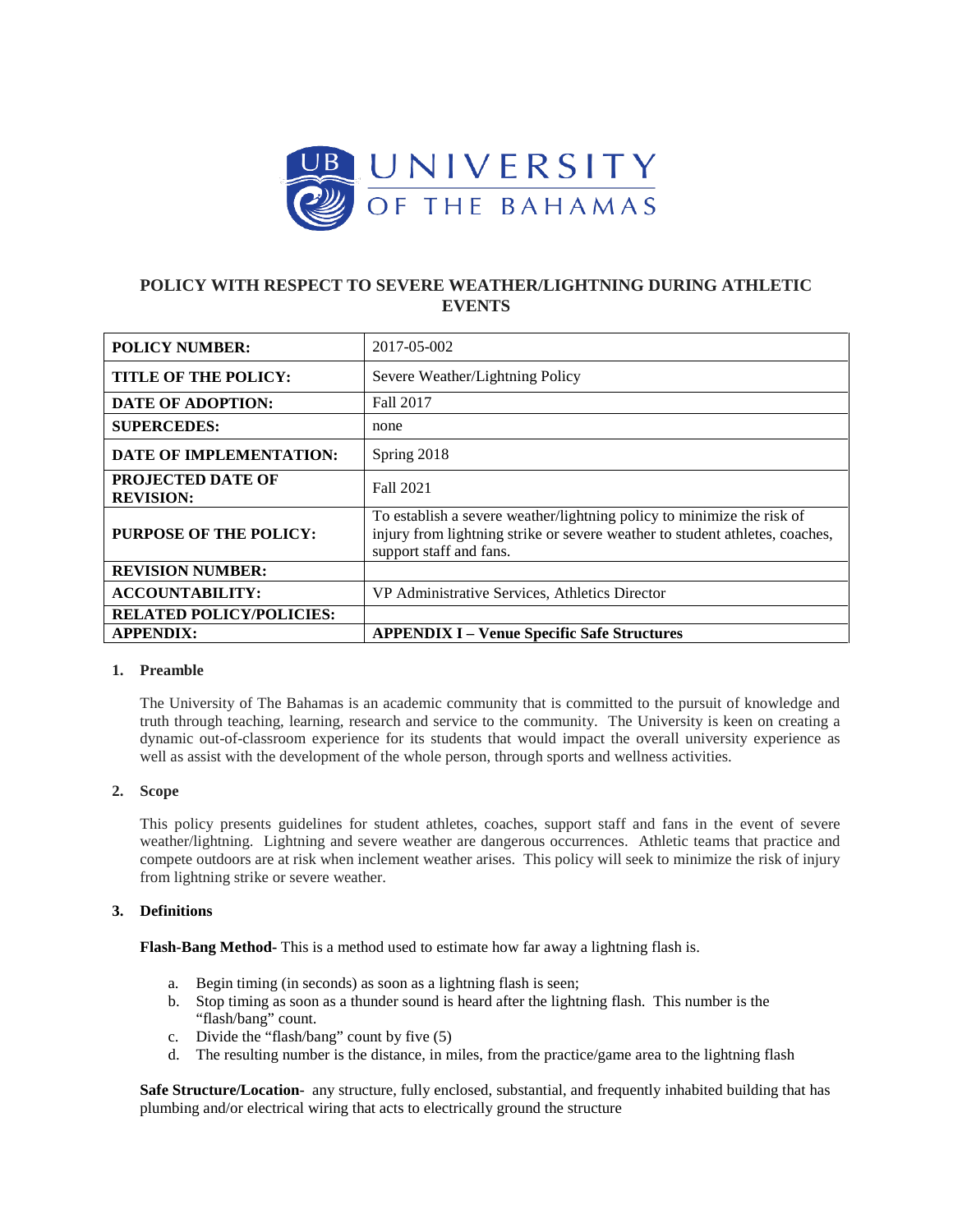# **4. Chain of Command**

- **4.1** The university athletic trainer will advise the head coach and/or assistant coach about the removal of athletes from the practice/game area.
- **4.2** The responsibility for removing athletes from the practice/game area lies with the head coach of the respective sport
- **4.3** If the head coach is not present, an assistant coach will assume the responsibility.

## **5. Criteria for Evacuation of Game/Practice Area**

- **5.1** The university's athletic trainer will inform the visiting team's athletic trainer (if present) and/or coach and game officials of The Univeristy of the Bahamas' policy with regard to lightning during pregame warm-ups
- **5.2** The univeristy's athletic trainer will monitor the lightning using flash-bang method, watching for lightning and listening to thunder and, keeping track of the flash-bang count
- **5.3** When the flash-bang count reaches **40 seconds or less**, the university's athletic trainer will notify the following individuals:
	- a. The head coach and/or assistant coach
	- b. The visiting team's athletic trainer and/or coach (if present)
	- c. The game official (at a break in the action)

At this point, all competition/practice activities are to cease **immediately**, and ALL personnel are to evacuate to a safe structure or location.

- **5.4** In the absence of a sturdy, fully enclosed, substantial, and frequency inhabited location as defined as a safe structure, a secondary structure such as a fully enclosed vehicle with a hard metal roof, rubber tires, and completely closed windows can provide a measure of safety. Individuals would be advised not touch the sides of the vehicle!
- **5.5** Individuals should avoid taking showers and using plumbing facilities and land-line telephones during a thunderstorm.
- **5.6** If no safe structure or location is within a reasonable distance, personnel should find a thick grove of small trees surrounded by taller trees or a dry ditch. Everyone should assume the 'lightning safe' position, that is a crouched position on the ground with the feet together, weight on the balls of the feet, head lowered, and ears covered. Individuals should be advised **NOT TO LIE FLAT!** They should instead minimize the body's surface area and minimize contact with the ground.
- **5.7** If unable to reach safe shelter, individuals should stay away from the tallest trees or objects (i.e. light poles, flagpoles, etc.), metal objects (i.e. fences, bleachers, etc.), standing pools of water, and open fields. Individuals should avoid being the highest object in an open field.